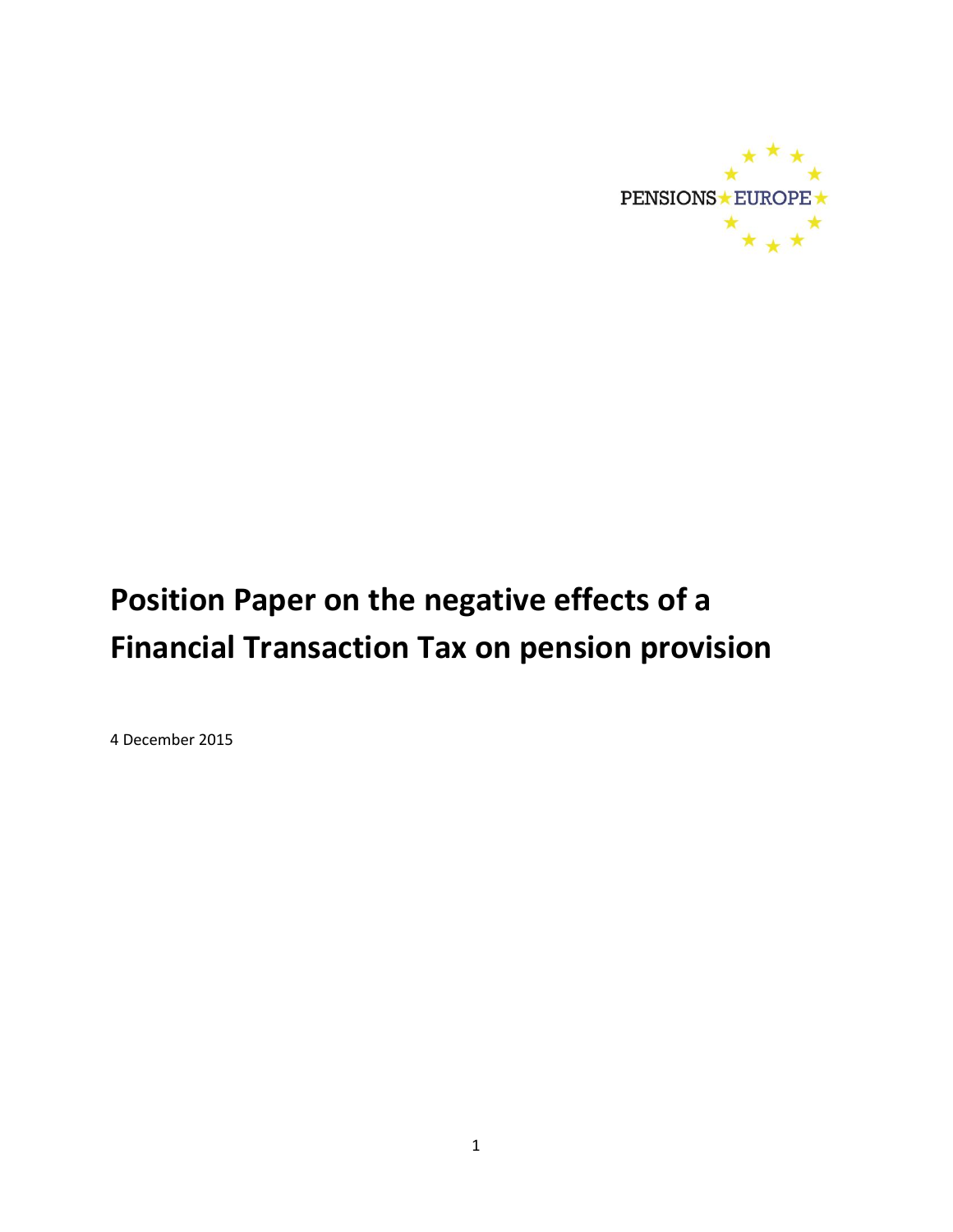## **Introduction**

PensionsEurope welcomes the EU institutions' commitment to get Europe growing again, foster investments and create jobs. PensionsEurope supports the Capital Markets Union initiative as well as the Better Regulation agenda. PensionsEurope however feels that the Financial Transaction Tax (FTT) will be contra-productive in this respect.

Pension funds and other IORPs play a crucial role in pension provision throughout the EU. Pension funds constitute a major part of the second pillar of pension systems in EU Member States, both in those that form part of the FTT11 and in those not participating therein. Their sole aim is to to provide and secure pension income to employees.

The FTT is widely known as a tax on financial services. That is a misapprehension – it actually is a tax on savings and retirement incomes. The FTT will ultimately be paid by pension funds' members and beneficiaries. To serve as an example: an investment manager acts as an agent on its client's behalf. If that client is a pension fund, the costs are ultimately passed to it. A pension fund acts on behalf of its members, i.e. individual savers that contribute to the pension fund to safeguard their financial future when retired. In case of pension funds being the beneficial owners of UCITS and AIFs<sup>1</sup>, any FTT applied to such investment funds' assets in fact taxes the pension funds' investments and thus ultimately the endinvestors' savings. This seems inconsistent with the objectives of the many tax incentivised savings and investment schemes that exist across Europe. An FTT will affect the retirement income of people in Europe and the capital allocation by pension funds to the real economy.

#### **1. The FTT would negatively impact the real economy and pensioners would bear the costs**

People in Europe still feel the impact of the financial and sovereign crises of recent years. Meanwhile they are living longer and are expected to take greater control of their own financial well-being, especially when it comes to their financial security into retirement. The impact of the proposed FTT will make more difficult.

In general, pension funds can play an important role in fostering long-term investment and economic growth, due to the match between the long duration of their liabilities on the one hand, and long-term financing on the other. Pension funds need to invest in the interests of their members and beneficiaries in order to generate pension income, but at the same time are large providers of capital to the real economy. The FTT would lower returns on pension investments. It would also increase the funding costs of sponsoring companies.

As the voice of European pension funds, we are concerned that the FTT, as currently negotiated would:

1. Increase the costs, lower the returns and reduce the efficiency of the investment strategies of pension funds which will ultimately lead to lower benefits for pensioners;

 1 Undertakings for Collective Investment in Transferable Securities and Alternative Investment Funds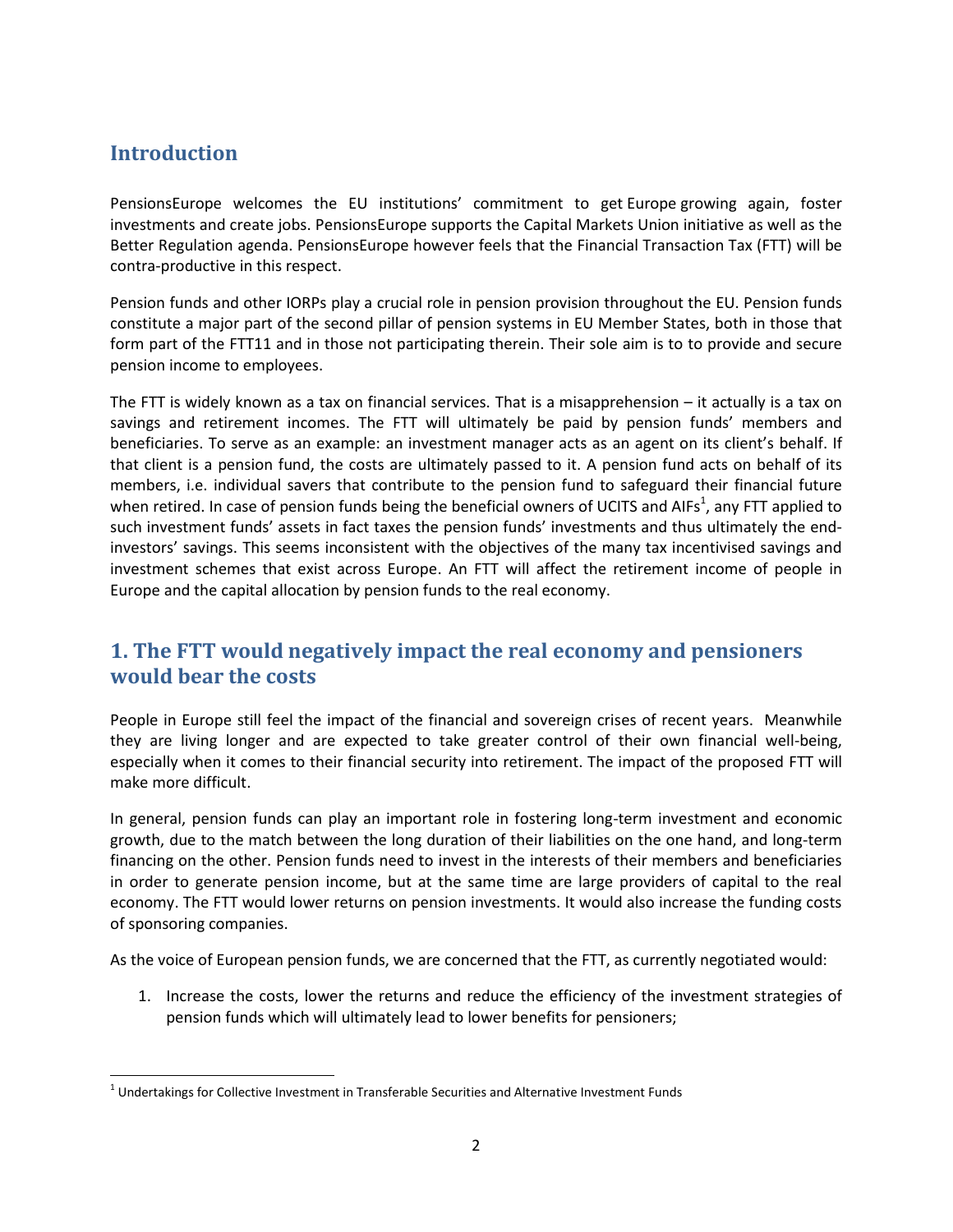- 2. significantly reduce hedging activities of Europe's pension funds and companies, impacting pension returns;
- 3. increase the cost of capital for FTT-zone issuers. FTT-zone member states would become less attractive and the movement of capital, particularly between the FTT-zone and the rest of the EU, would be impaired.

Our Members are concerned that the FTT contradicts the EU strategy to create growth and foster investment in the EU, as it would severely affect pension funds in their roles as investors. The FTT would consequently have a negative effect on pension funds' ability to contribute to the Capital Markets Union (CMU) objectives. We firmly believe that the FTT would be detrimental to retirement savings and to the real economy.

## **2. The FTT initiative should be withdrawn or otherwise at least pension funds should be exempt from its scope**

The Members of PensionsEurope call on the FTT11 governments not to hinder pension provision in the EU, and hence to withdraw the FTT initiative or, otherwise, at least exempt pension funds from its scope.

#### **2.1 The FTT should not hinder pension provision in the EU**

Due to demographic challenges, public pensions are under pressure and more workplace pensions are needed. The 2012 Commission's White Paper on Pensions<sup>2</sup> advocates for a stronger role for supplementary pensions. Pension funds are first and foremost social, not-for-profit institutions that are active in financial markets. There is a contradiction if the Commission explicitly intends to promote supplementary pensions on the one hand and some Member States introduce a new tax also applicable for pension institutions on the other hand, as the FTT would have a negative impact on these pensions. In addition, introducing an FTT will be not in line with the Commission recommendation on EET taxation<sup>3</sup> for supplementary pensions. The FTT should not unjustifiably punish pension funds.

**The FTT would lower investment returns, and this would put pressure on employers' contributions in DB schemes and decrease the benefits in DC schemes.**

#### **2.2. The FTT should avoid impacting the investment strategies of pension funds**

Pension institutions have to cover long-term risks and they are often long-term investors. The notion that retirement savings and occupational pensions – given their long term investment horizon – are only insignificantly affected by the financial transaction tax is not accurate. This is due to their increasing risk management needs (i.e. overlay structures, hedging) and prudential requirements. The pending IORP II proposal aims to increasing the risk management requirements for IORPs. As a consequence, pension

 $\ddot{\phantom{a}}$ 

<sup>2</sup> <http://ec.europa.eu/social/main.jsp?catId=752>

<sup>3</sup> EET = **E**xempt contributions – **E**xempt capital gains – **T**axed benefits